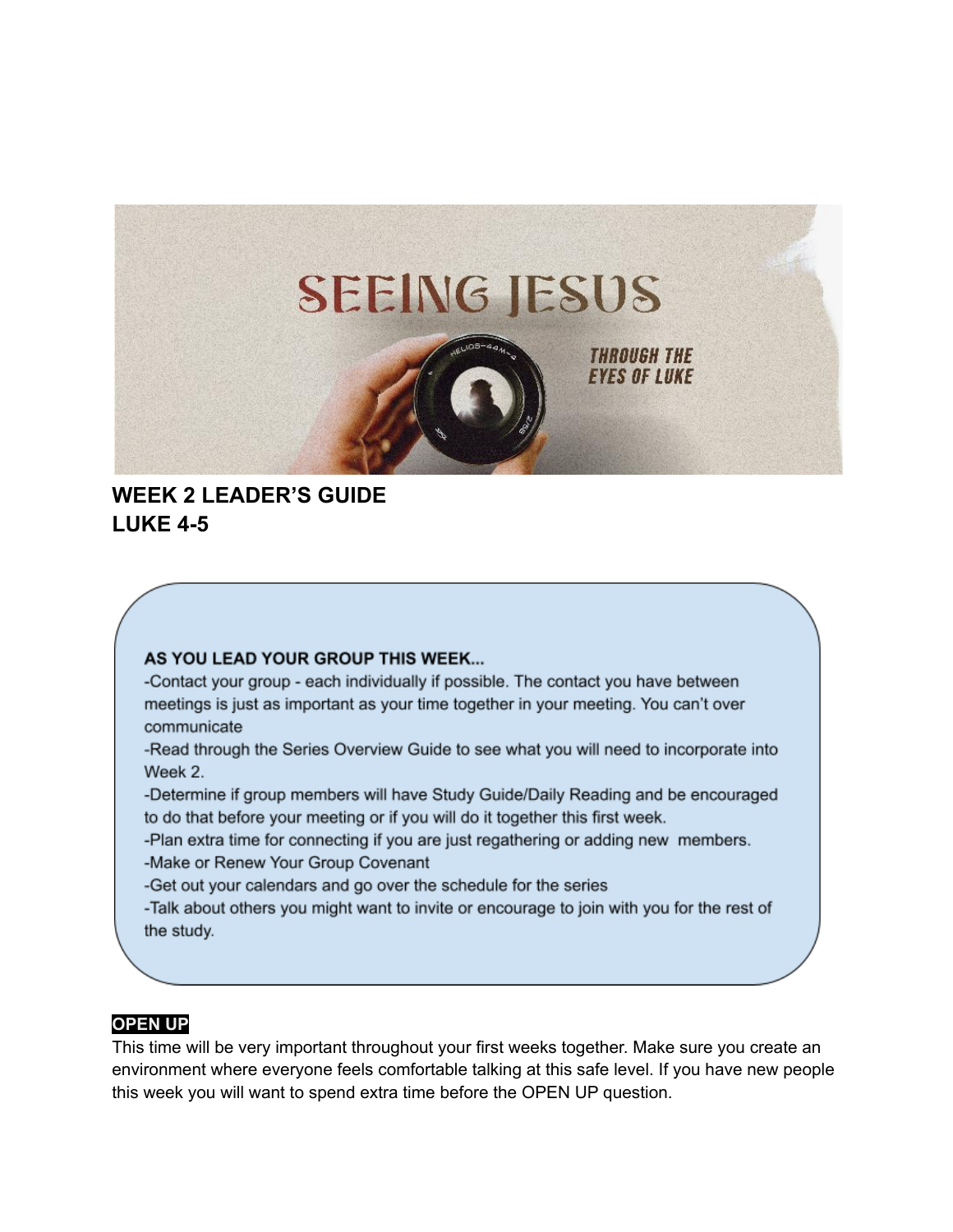**●** What is the best thing that happened to you in this past week?

#### FROM THIS WEEK'S SERMON

• -What stood out to you from this week's sermon??

#### BIBLE DISCUSSION AND APPLICATION

These questions are the same questions that appear in the *Study Guide* that is attached to the sermon notes on Sunday morning. Do not feel like you need to use all the questions. It is better to use the ones that best fit your group and move people to application and authentic sharing.

# **Day 1: Read Luke 4:1-13**

- In each temptation, what was its appeal? Its price? How does Jesus resist them? How does Satan's use of scripture differ from the way Jesus uses it?
- Why do you think these temptations were directed at Jesus directly after he was affirmed by God at his baptism?
- If the devil had three shots at you, what three temptations would he use? What can help you resist? What encouragement does this story provide?

# **Day 2: Read Luke 4:14-30**

- What are the five points of Jesus' mission according to verses 18-19?
- What does Jesus say that turns the people's amazement  $(v. 22)$  into anger  $(v. 28)$ ?
- Who are the "Gentiles" God desires you to care for? How might you do so?

### **Day 3: Read Luke 4:31-44**

- **●** What strikes you most about the behavior of the evil spirit?
- Why does Jesus find it necessary to retreat at this time (vv. 42-44)? What pressure is he facing? What are his priorities?
- **●** Jesus is obviously busy, yet he takes time to be alone. How are you making space in your life for alone time to listen to God amidst all the shouting of the urgent needs of those around you?